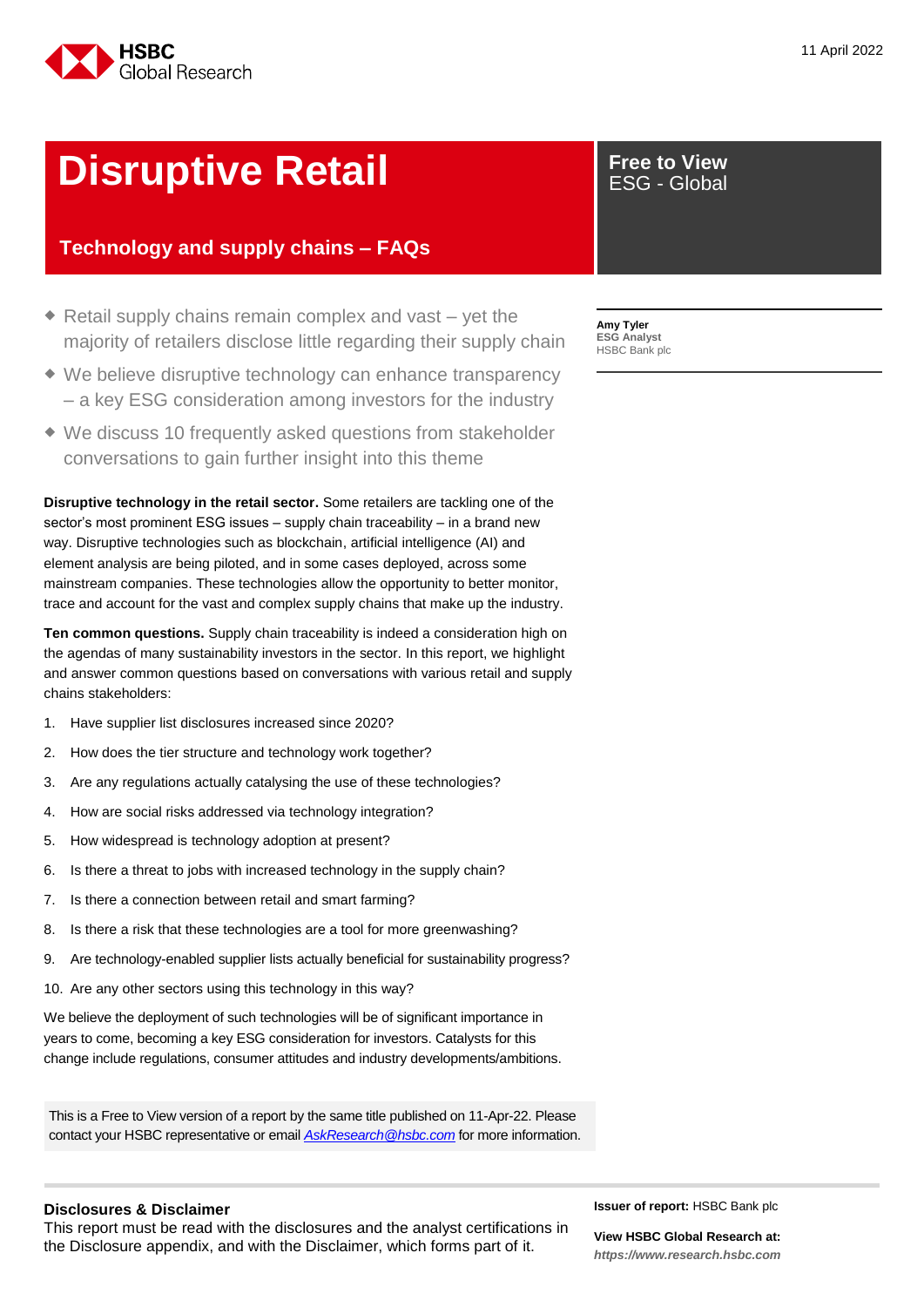

### **Disruptive retail FAQs**

|                                    | 1.<br>Have supplier list disclosures increased since 2020?                                                |
|------------------------------------|-----------------------------------------------------------------------------------------------------------|
|                                    | Supply chain disclosure varies by region and supply chain stage. Typically, disclosures by                |
| <b>Defining the tiers</b>          | brands are better the lower down the supply chain (i.e. closer to the consumer), at Tier 1                |
|                                    | supplier stages. By contrast, disclosures of raw material suppliers - i.e. Tier 3 suppliers, is much      |
|                                    | poorer. Across all stages, disclosure rates have generally improved over time.                            |
|                                    |                                                                                                           |
| First tier disclosures up to       | In 2020, 40% of retailers disclosed their Tier 1 suppliers. This increased to 47% in 2021.                |
| 47% of retailers in 2021           | Disclosures of processing facilities rose from 24% to 27%, and raw material suppliers rose                |
|                                    | from 7% to 11%. Although significant progress into 2021 relative to previous years, still, less           |
|                                    | than half of retailers disclose even their immediate suppliers.                                           |
|                                    |                                                                                                           |
|                                    | How does the tier structure and technology work together?<br>2.                                           |
| Further up the tier structure,     | As each retailer has a unique supply chain and varying levels of tiers, there is no one-size-fits-all     |
| the less knowledge                 | approach to disclosing a supply chain. Generally, the further up the scale of the tier structure, the     |
|                                    | less interaction the retailer has with the supplier.                                                      |
|                                    |                                                                                                           |
|                                    | Technology can assist retailers in mapping their supply chains, going beyond just supplier lists.         |
|                                    | Without mapping the entire supply chain, there is often little knowledge of the where fibres and raw      |
|                                    | materials originate from, let alone the environmental and social conditions they exhibit. Technology      |
|                                    | such as element analysis allows retailers to track the exact source of their products. Rather than        |
|                                    | simply supplier tier lists, retailers can actively track their supply chains and keep up to date records. |
|                                    | Are any regulations actually catalysing the use of these technologies?<br>3.                              |
| <b>Related regulations on the</b>  | While no regulations are directly requiring the use of specific technologies in supply chains, we         |
| rise?                              | have noticed a significant increase in the regulatory environment with regards to disclosure              |
|                                    | requirements. We think larger companies particularly will therefore increasingly rely on technologies     |
|                                    | to comply with the evolving regulations and guidance.                                                     |
|                                    |                                                                                                           |
|                                    | How are social risks addressed via technology integration?<br>4.                                          |
| With greater transparency          | Although technology alone cannot directly impact working conditions or human rights issues,               |
| comes greater knowledge            | technology provides firms with the opportunity to create a clearer picture of where their product is      |
|                                    | coming from. In doing so, companies have greater knowledge of their supply chain, the journey of          |
|                                    | the product, and which individuals are associated with the company and supply chain.                      |
|                                    |                                                                                                           |
| <b>Incentives for suppliers to</b> | With greater adoption of technologies, suppliers may also be more inclined to, or able to,                |
| improve social conditions          | improve the social aspects of their business and brand. Ultimately, the supplier aims to make             |
|                                    | money from retailers selecting them to manufacture their garments. With greater exposure to their         |
|                                    | practises, suppliers with poorer standards will be identified, thus increasing the incentive to perform   |
|                                    | well regarding acceptable social conditions. Longer term, we believe this could be incentivised via       |
|                                    | the use of third-party reporting systems such as the Higg Tools and Index. Introducing such a             |
|                                    | framework, coupled with technologies that enable better reporting, and monitoring of this reporting,      |
|                                    | could become a powerful means for improvement in social risks across the industry.                        |
|                                    |                                                                                                           |
|                                    | 5.<br>How widespread is technology adoption at present?                                                   |
| <b>Predominantly pilot stage</b>   | We see examples of retailers utilising technology in their customer facing aspects of their               |
| developments                       | business, with the use of AI in stores and virtual reality (VR) online. However, introduction of this     |
|                                    | technology into the supply chain is being implemented predominantly at the pilot stage, mostly            |
|                                    | by the largest retailers. Nevertheless, there is an expectation of a domino effect from viewing           |
|                                    | success in other firms. Many retailers share suppliers and facilities, creating the ability to            |
|                                    | integrate at a cheaper cost if already done so at a fraction of their supply chain. Additionally, there   |

is an expectation that the investment cost of these technologies will decline in the longer term.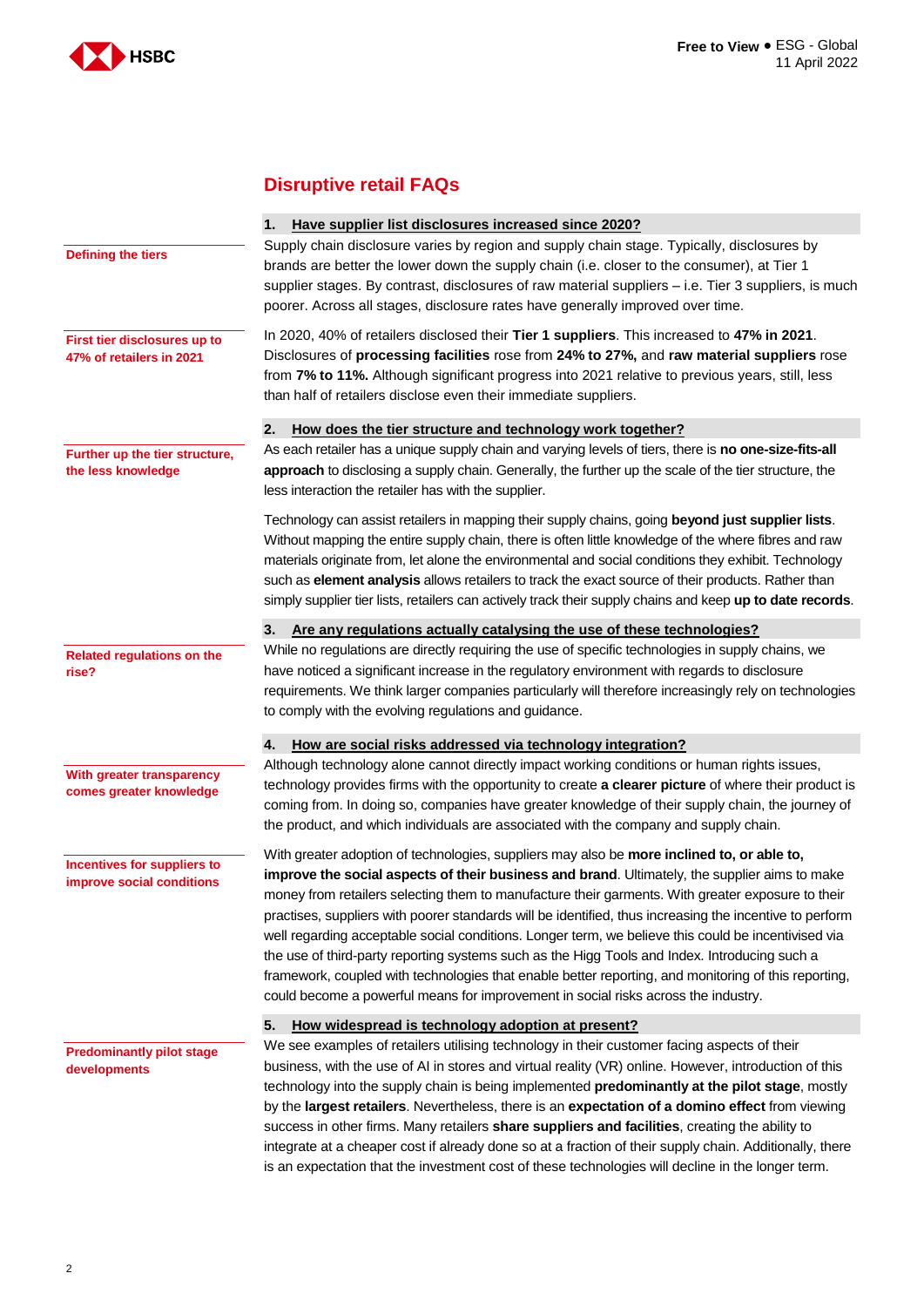

**Opportunity for upskilling**

#### **6. Is there a threat to jobs with increased technology in the supply chain?**

Although retail salespersons have a **92% risk of job automation**, within the supply chain, we see **less risk regarding this social concern** currently. The technology we discuss is aimed at increasing the transparency of the supply chain; therefore, the risk to job automation is lower. However, as with any adoption of technology, the risk of robotics replacing certain roles is present. Nevertheless, the supply chain will always require **human judgement** and with the deployment of more advanced technology integration, **new roles will emerge**, with the **opportunity for upskilling and education**. There is the potential that automation can result in a greater number of roles available in the industry, and the challenge will be the ability to work alongside this change.

#### **7. Is there a connection between retail and smart farming?**

Enhancing the use of technologies in agriculture not only helps increase yields to tackle **demographic challenges**, but helps reduce the impact the sector has on the **environment**, and provides **up-to-date activity monitoring** to enhance transparency. Applying these technologies to farms producing plant and animal fibres provides the ability to collect data on **assets, geography** and **environmental conditions**, enhancing the sustainability of the supply chain. Identifying the first stage ensures quality product via smart technologies, creating an opportunity for retailers to provide **visibility** and **traceability** of their products. As with many technological advancements, challenges such as cybersecurity, investment cost and identifying the most appropriate technology remain.

#### **8. Is there a risk that these technologies are a tool for more greenwashing?**

Potentially… however, we shall have to see. The challenge here is that we do not have much information at the moment. There is no information on cost of investments and how they are specifically being deployed. There is potential for companies to employ supply chain technology and publish information, on a voluntary basis, to appear 'greener' than they are. Purposely selecting parts of the supply chain that the retailer knows has effective green credentials can make a firm seem more sustainable than it is. However, the regulatory drivers mean that, eventually, companies will have to disclose more and more, and technologies may well be critical for this.

#### **9. Are technology-enabled supplier lists actually beneficial for sustainability progress?**

Technology can shine a light on specific facilities making investors and retailers (and the actual facilities) directly more accountable, resulting in sustainability benefits. However, quite often, these lists provide some but not all of the information that investors need. It does not provide information regarding social audits, or case study examples of how an issue was discovered and proactively fixed/resolved. That is also very important information that investors should uncover from companies too, and technology alone does not provide this information. It is a very powerful tool for many parts of the solution but it is not the whole solution – awareness, education and qualitative information is also critical.

#### **10. Are any other sectors using this technology in this way?**

The flexible and customisable nature of the various technologies we have discussed allows applicability to a range of sectors. The food industry is an observable beneficiary due to the similarities between itself and garment supply chains. Technology such as blockchain, AI and element analysis can assist the sector in tracing its produce and improving transparency.

#### **Conclusion**

Improving the transparency of the retail supply chain is a complex task, with many stakeholders and moving parts. The main catalysts driving the change are regulation, consumer attitudes and industry developments/ambitions. We believe technology has a role to play is assisting this change; however, we acknowledge the challenges that remain with integration and addressing social and environmental concerns. Nevertheless, as the deployment and integration of such technology increases, we hope to observe its effectiveness and be able to analyse sustainability successfully across the entire supply chain.

**Collecting data and improving sustainability**

**Additional important information required**

**Not only applicable to retail**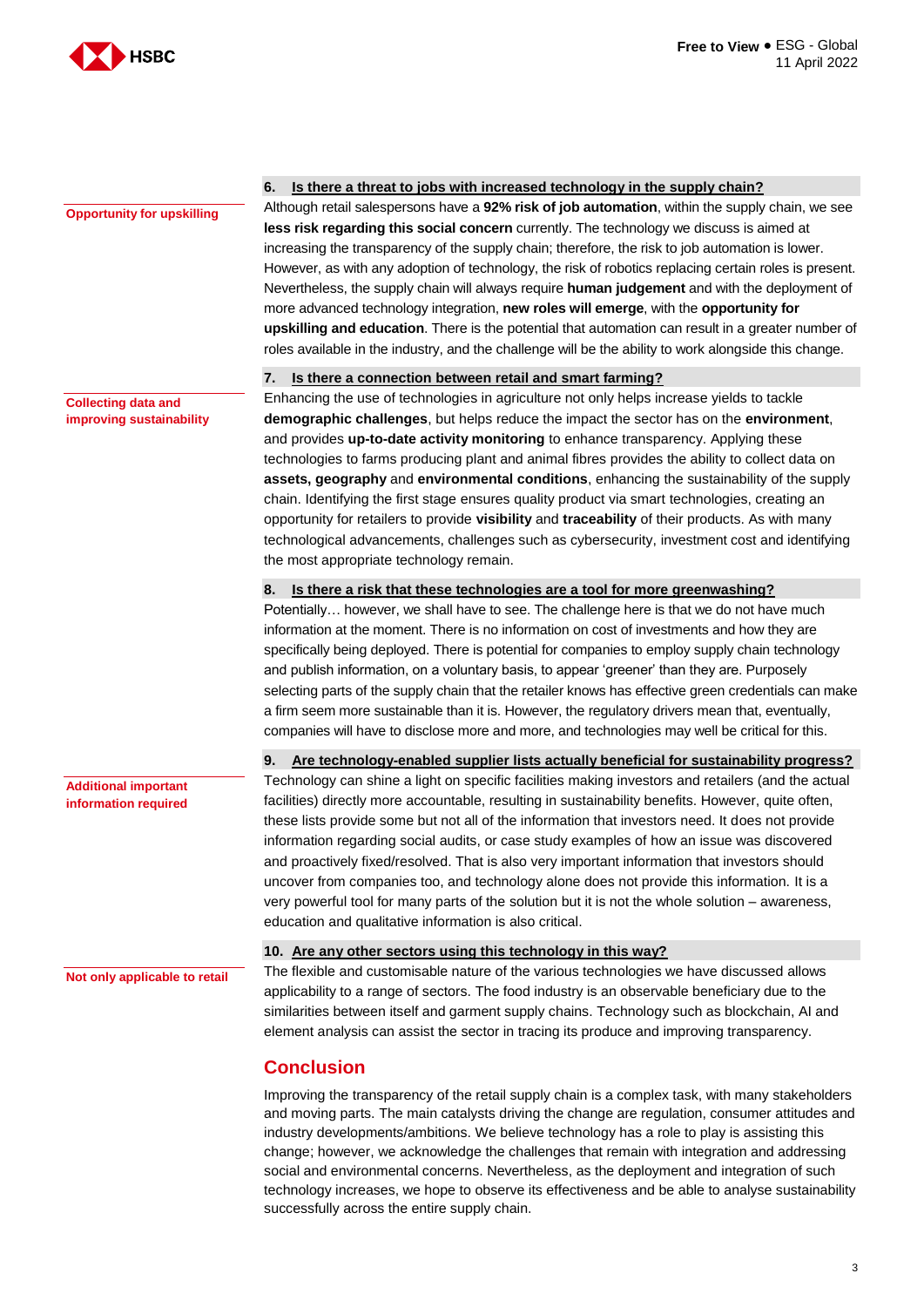

# **Disclaimer**

The following analyst(s), who is(are) primarily responsible for this document, certifies(y) that the opinion(s), views or forecasts expressed herein accurately reflect their personal view(s) and that no part of their compensation was, is or will be directly or indirectly related to the specific recommendation(s) or views contained in this research report: Amy Tyler

This document has been issued by HSBC Bank plc, which has based this document on information obtained from sources it believes to be reliable but which it has not independently verified. Neither HSBC Bank plc nor any member of its group companies ("HSBC") make any guarantee, representation or warranty nor accept any responsibility or liability as to the accuracy or completeness of this document and is not responsible for errors of transmision of factual or analytical data, nor is HSBC liable for damages arising out of any person's reliance on this information. The information and opinions contained within the report are based upon publicly available information at the time of publication, represent the present judgment of HSBC and are subject to change without notice.

This document is not and should not be construed as an offer to sell or solicitation of an offer to purchase or subscribe for any investment or other investment products mentioned in it and/or to participate in any trading strategy. It does not constitute a prospectus or other offering document. Information in this document is general and should not be construed as personal advice, given it has been prepared without taking account of the objectives, financial situation or needs of any particular investor. Accordingly, investors should, before acting on it, consider the appropriateness of the information, having regard to their objectives, financial situation and needs. If necessary, seek professional investment and tax advice.

The decision and responsibility on whether or not to purchase, subscribe or sell (as applicable) must be taken by the investor. In no event will any member of the HSBC group be liable to the recipient for any direct or indirect or any other damages of any kind arising from or in connection with reliance on any information and materials herein.

Past performance is not necessarily a guide to future performance. The value of any investment or income may go down as well as up and you may not get back the full amount invested. Where an investment is denominated in a currency other than the local currency of the recipient of the research report, changes in the exchange rates may have an adverse effect on the value, price or income of that investment. In case of investments for which there is no recognised market it may be difficult for investors to sell their investments or to obtain reliable information about its value or the extent of the risk to which it is exposed. Some of the statements contained in this document may be considered forward looking statements which provide current expectations or forecasts of future events. Such forward looking statements are not guarantees of future performance or events and involve risks and uncertainties. Actual results may differ materially from those described in such forward-looking statements as a result of various factors.

This document is for information purposes only and may not be redistributed or passed on, directly or indirectly, to any other person, in whole or in part, for any purpose. The distribution of this document in other jurisdictions may be restricted by law, and persons into whose possession this document comes should inform themselves about, and observe, any such restrictions. By accepting this report, you agree to be bound by the foregoing instructions. If this report is received by a customer of an affiliate of HSBC, its provision to the recipient is subject to the terms of business in place between the recipient and such affiliate. The document is intended to be distributed in its entirety. Unless governing law permits otherwise, you must contact a HSBC Group member in your home jurisdiction if you wish to use HSBC Group services in effecting a transaction in any investment mentioned in this document.

Certain investment products mentioned in this document may not be eligible for sale in some states or countries, and they may not be suitable for all types of investors. Investors should consult with their HSBC representative regarding the suitability of the investment products mentioned in this document.

HSBC and/or its officers, directors and employees may have positions in any securities in companies mentioned in this document. HSBC may act as market maker or may have assumed an underwriting commitment in the securities of companies discussed in this document (or in related investments), may sell or buy securities and may also perform or seek to perform investment banking